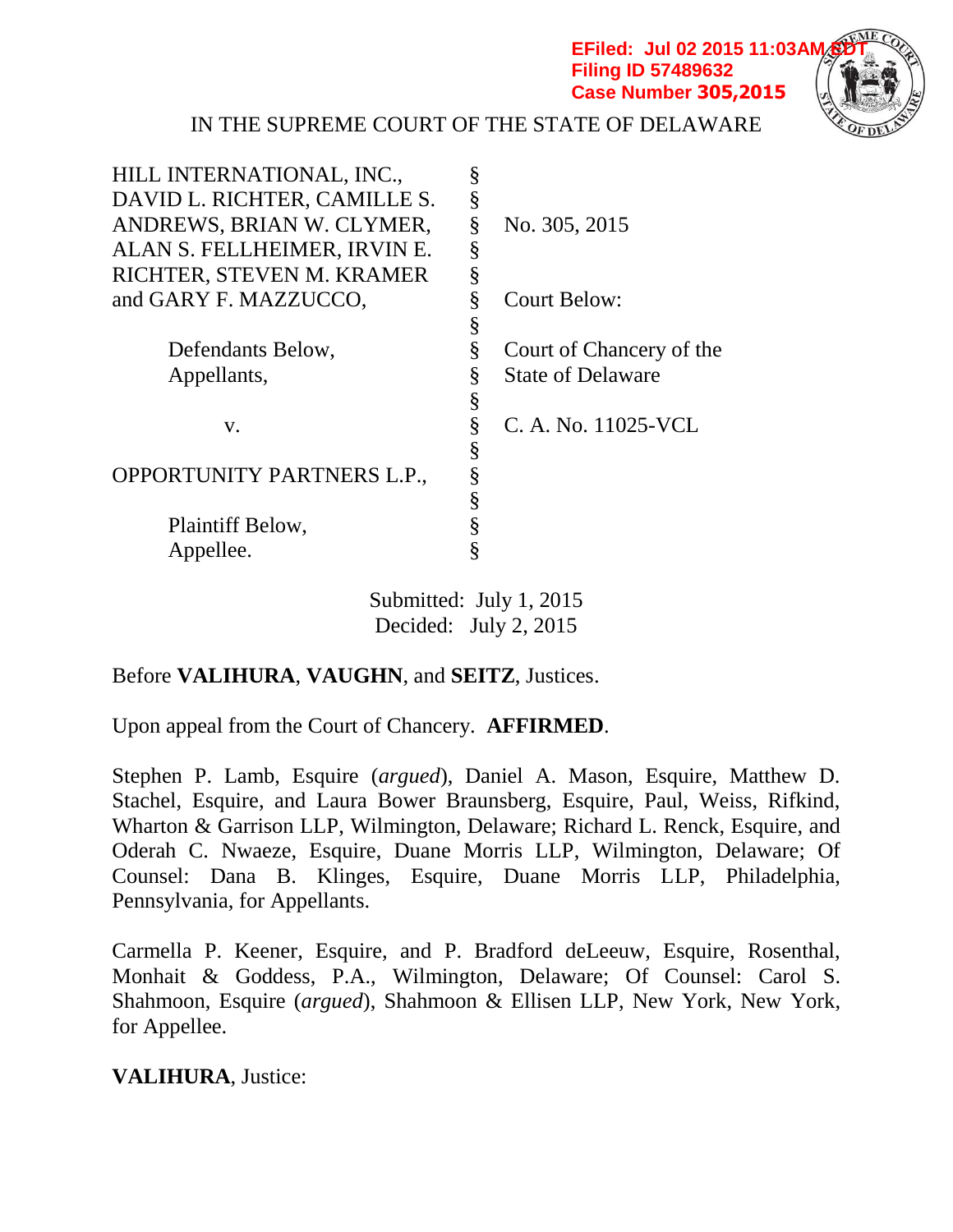#### **I. INTRODUCTION**

Defendants below, Appellants, Hill International, Inc. ("Hill" or the "Company"), David L. Richter, Camille S. Andrews, Brian W. Clymer, Alan S. Fellheimer, Irvin E. Richter, Steven M. Kramer and Gary F. Mazzucco (collectively, the "Individual Defendants," and together with Hill, the "Company Defendants") seek review of Court of Chancery orders dated June 5, 2015 and June 16, 2015.

In its June 5, 2015 Order, the Court of Chancery enjoined Hill from conducting any business at its June 9, 2015 Annual Meeting, other than convening the meeting for the sole purpose of adjourning it for a minimum of 21 days, in order to permit plaintiff below, Appellee, Opportunity Partners L.P. ("Opportunity"), to present certain items of business and director nominations at Hill's 2015 Annual Meeting. On June 16, 2015, the Court of Chancery entered the Order dated June 5, 2015 as a partial final judgment pursuant to Court of Chancery Rule 54(b).

This expedited appeal requires us to resolve a dispute over the proper interpretation of certain provisions of Articles II and III of Hill's Bylaws as Amended and Restated on November 12, 2007 (the "Bylaws"). The sections of the Bylaws at issue, specifically language in Sections 2.2 and 3.3, concern the operative date for determining the time within which stockholders must give notice

1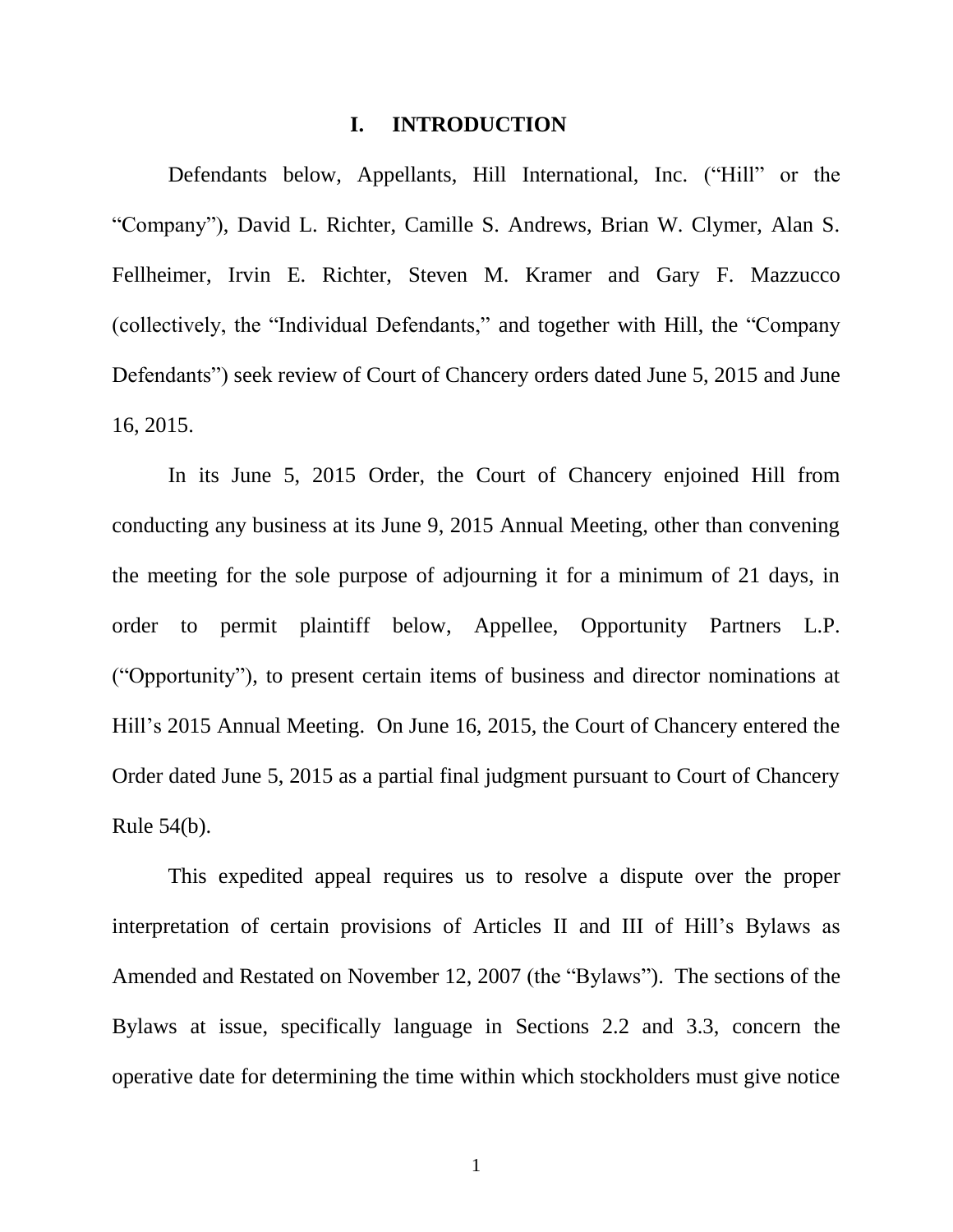of any shareholder proposals or director nominees to be considered at Hill's upcoming annual meeting (the "Advance Notice Bylaws").

#### **II. FACTUAL AND PROCEDURAL BACKGROUND**

The facts relevant to our resolution of the legal issue on appeal are not in dispute.

Hill is a Delaware corporation headquartered in Philadelphia, Pennsylvania. Hill, one of the largest construction management firms in the United States, provides program, project and construction management, and construction claims and other consulting services to the buildings, transportation, environmental, energy and industrial markets. The Individual Defendants are all members of Hill's Board of Directors. Irvin E. Richter is the Chairman of the Board and David L. Richter is Hill's President and Chief Executive Officer.

Opportunity is an Ohio limited partnership that owns shares of Hill's common stock. Opportunity is an affiliate of Bulldog Investors, LLC ("Bulldog"), a registered investment advisor that beneficially owns approximately 5.53% of Hill's common stock as indicated in its Schedule 13D filings. Bulldog's owners include Opportunity's two proposed nominees to Hill's Board of Directors: Phillip Goldstein and Andrew Dakos. According to Hill, Bulldog is a sophisticated activist stockholder who has been involved in 169 contests involving 139 entities since 1997.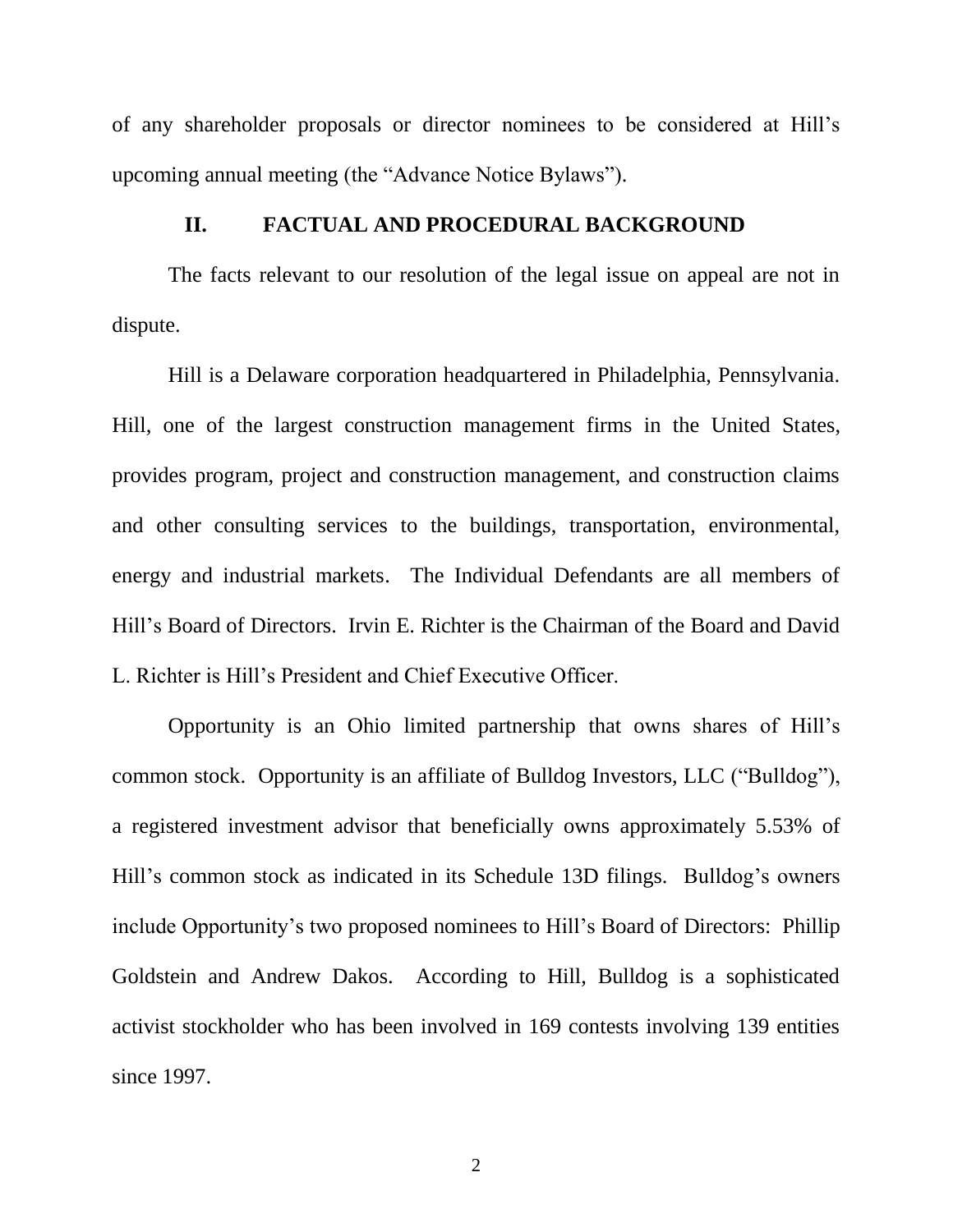On April 30, 2014, Hill publicly disclosed in its 2014 Definitive Proxy Statement filed with the Securities and Exchange Commission that it anticipated holding its 2015 Annual Meeting "on or about June 10, 2015." The proxy statement stated that stockholders who wished to submit a proposal for the 2015 Annual Meeting "must submit [their] proposal no earlier than March 15, 2015 and no later than April 15, 2015."

On April 13, 2015, Opportunity delivered a letter to Hill in which it gave notice of its intent to present two shareholder proposals for consideration and two nominees for election to the Board of Directors at Hill's 2015 Annual Meeting (the "April 13 Letter").

On April 30, 2015, Hill filed its 2015 Definitive Proxy Statement with the Securities and Exchange Commission, and announced that the 2015 Annual Meeting would be held at 9:00 a.m. on Tuesday, June 9, 2015. This was the first time Hill disclosed the actual date of the 2015 Annual Meeting -- as opposed to an anticipated time frame.

On May 5, 2015, Hill asserted that Opportunity's April 13 Letter did not comply with the Bylaws because it did not contain information about the director nominees as required by Section 3.3 of Hill's Bylaws.

On May 7, 2015, Opportunity delivered another letter to Hill in which it gave notice of its intent to present at the 2015 Annual Meeting two new

3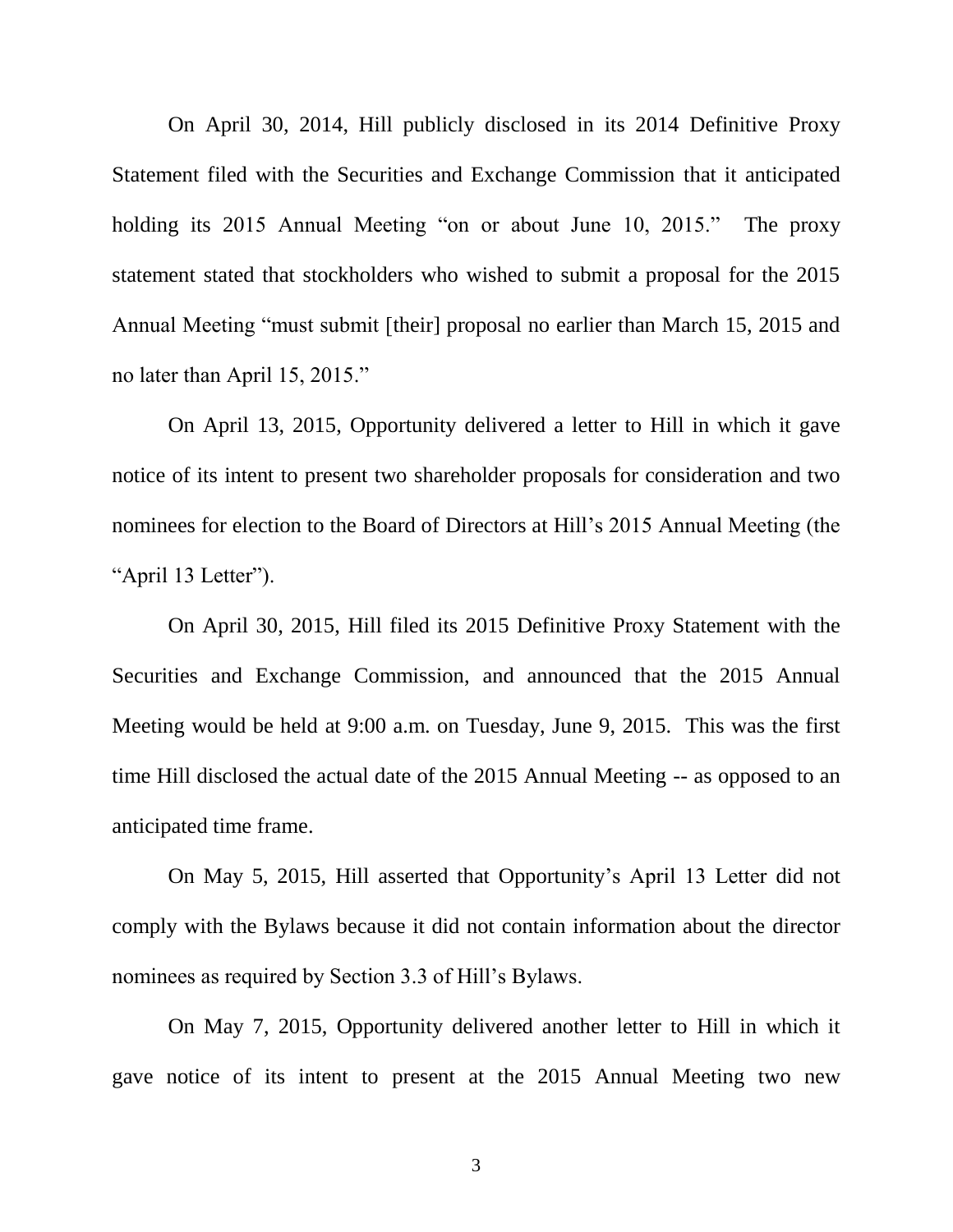shareholder proposals for consideration and the same two director nominees for election to Hill's Board (the "May 7 Notice"). On May 11, 2015, Hill notified Opportunity that the May 7 Notice was untimely under Sections 2.2 and 3.3 of Hill's Bylaws.

# *Hill's Advance Notice Bylaws*

The Advance Notice Bylaws are contained in Sections 2.2 and 3.3 of Hill's

Bylaws. Section 2.2 of the Bylaws (the "Stockholder Business Bylaw") states in

relevant part:

The annual meeting of stockholders shall be held on such date and at such time as may be fixed by the Board of Directors and stated in the notice of the meeting, for the purpose of electing directors and for the transaction of only such other business as is properly brought before the meeting in accordance with these Bylaws (the "Bylaws").

Written notice of an annual meeting stating the place, date and hour of the meeting, shall be given to each stockholder entitled to vote at such meeting not less than ten (10) nor more than sixty (60) days before the date of the annual meeting.

. . .

In addition to any other applicable requirements, for business to be properly brought before an annual meeting by a stockholder, the stockholder must have given timely notice thereof in writing to the Secretary of the Corporation. To be timely, a stockholder's notice must be delivered to or mailed and received at the principal executive offices of the Corporation not less than sixty (60) days nor more than ninety (90) days prior to the meeting; *provided, however, that in the event that less than seventy (70) days notice or prior public disclosure of the date of the annual meeting is given or made to stockholders, notice by a stockholder, to be timely, must be received no later than the close of business on the tenth (10th) day following the day on*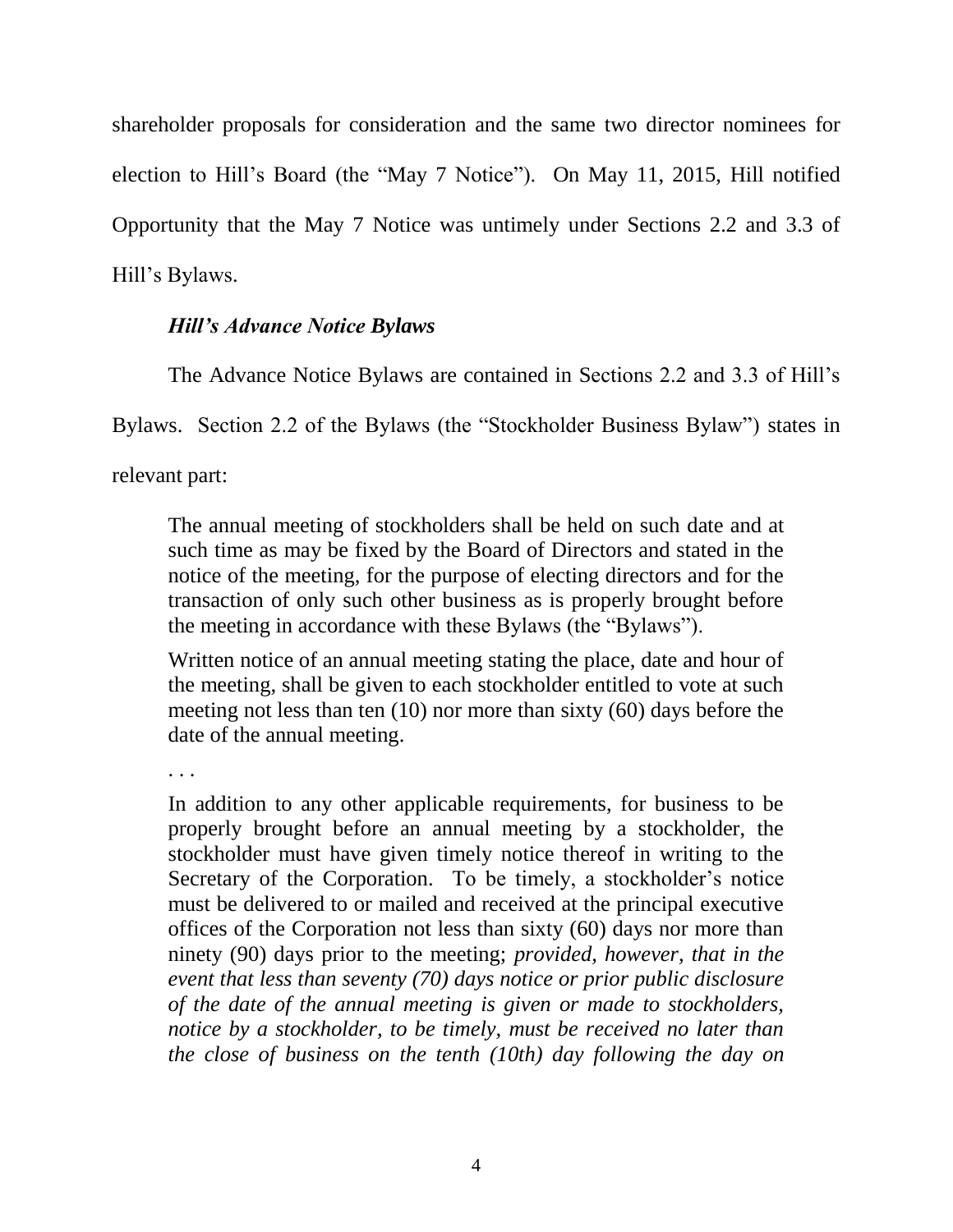*which such notice of the date of annual meeting was mailed or such public disclosure was made, whichever first occurs*. 1

For convenience, we refer to the language italicized above as the "70-Day

Provision" of the Stockholder Business Bylaw.

Section 3.3 of the Bylaws (the "Nomination Bylaw") states in relevant part:

Nominations of persons for election to the Board of Directors of the Corporation at a meeting of stockholders of the Corporation may be made at such meeting by or at the direction of the Board of Directors, by any committee or persons appointed by the Board of Directors or by any stockholder of the Corporation entitled to vote for the election of directors at the meeting who complies with the notice procedures set forth in this Article III, Section 3. Such nominations by any stockholder shall be made pursuant to timely notice in writing to the Secretary of the Corporation. To be timely, a stockholder's notice shall be delivered to or mailed and received at the principal executive offices of the Corporation not less than sixty (60) days nor more than ninety (90) days prior to the meeting; *provided however, that in the event that less than seventy (70) days notice or prior public disclosure of the date of the meeting is given or made to stockholders, notice by the stockholder, to be timely, must be received no later than the close of business on the tenth (10th) day following the day on which such notice of the date of the meeting was mailed or such public disclosure was made, whichever first occurs*. 2

For convenience, we refer to the language italicized above as the "70-Day Provision" of the Nomination Bylaw. We refer to the 70-Day Provision in the Stockholder Business Bylaw and the Nomination Bylaw, collectively, as the "70- Day Provisions."

 $<sup>1</sup>$  App. to Opening Br. at A6-7 (Bylaws § 2.2).</sup>

<sup>&</sup>lt;sup>2</sup> App. to Opening Br. at A10 (Bylaws § 3.3).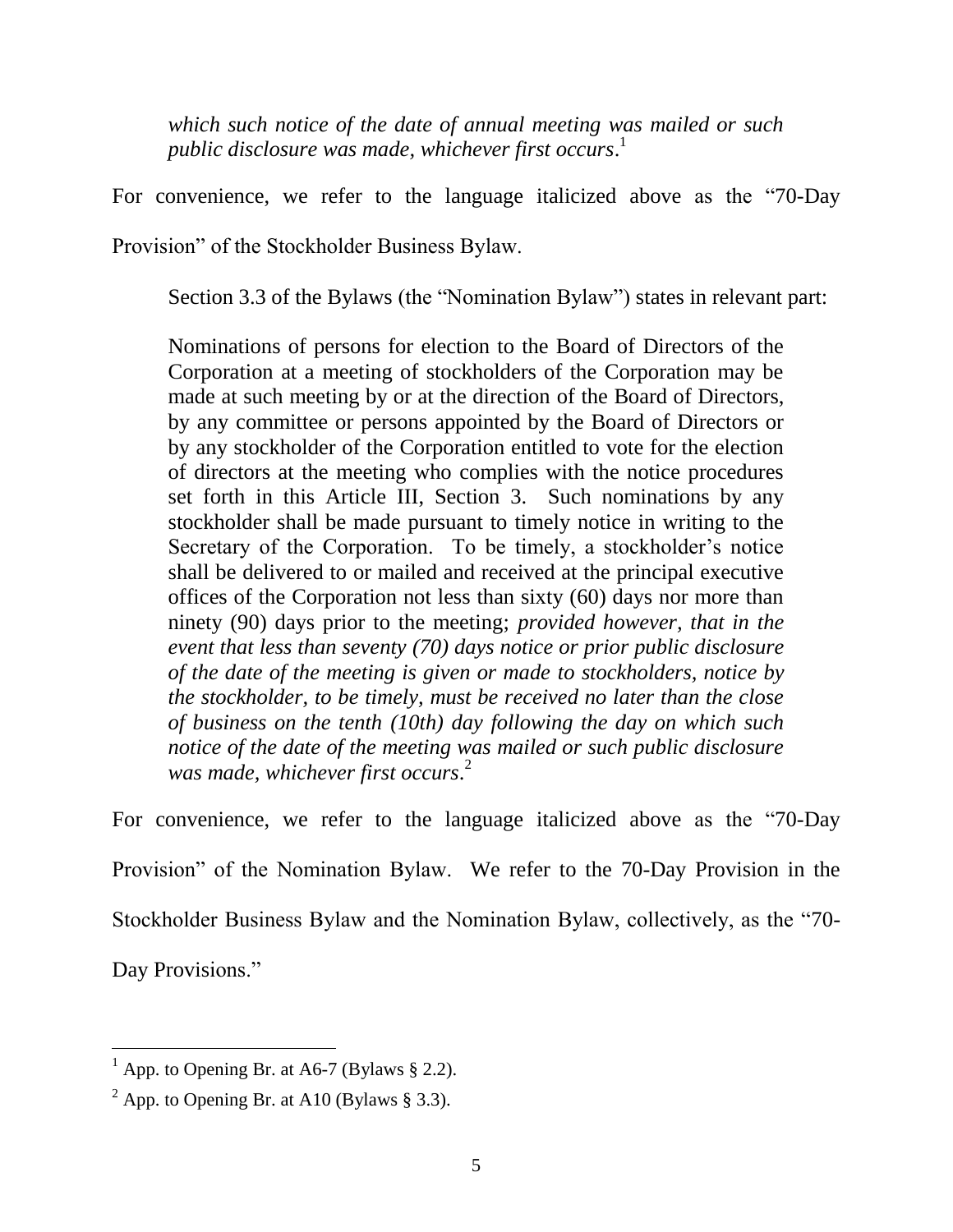Thus, under Hill's Bylaws, in order for a stockholder to properly bring business before an annual meeting, the stockholder must give timely, written notice of such business to the Secretary of the Company. Generally, the Advance Notice Bylaws require stockholder notice to be given within the 30-day window between 60 and 90 days before the date of the annual meeting (the "30-Day Window"); except, if the notice or public disclosure of the date of the annual meeting occurs fewer than 70 days before the date of the annual meeting, then the stockholder notice must be given within ten days from the date of the notice or public disclosure of the date of the annual meeting (the "10-Day Notice Period").

### *1. Hill's Interpretation of its Advance Notice Bylaws*

Hill argues that it gave more than 70 days' notice of its 2015 Annual Meeting and that the 10-Day Notice Period does not apply. In its Definitive Proxy Statement for the 2014 Annual Meeting, Hill stated:

We *anticipate* that we will hold our 2015 Annual Meeting of Stockholders *on or about June 10, 2015*. . . . If you wish to submit a proposal for the 2015 Annual Meeting of Stockholders which will not be included in the [Company's] proxy statement for such meeting, you must submit your proposal no earlier than March 15, 2015 and no later than April 15,  $2015.<sup>3</sup>$ 

Hill contends that this disclosure constituted "prior public disclosure of the date" of the annual meeting. Since this disclosure was made more than 70 days before the date of the 2015 Annual Meeting, Hill argues that Opportunity's notice of

 $3$  App. to Opening Br. at A53 (2014 Proxy Statement) (emphasis added).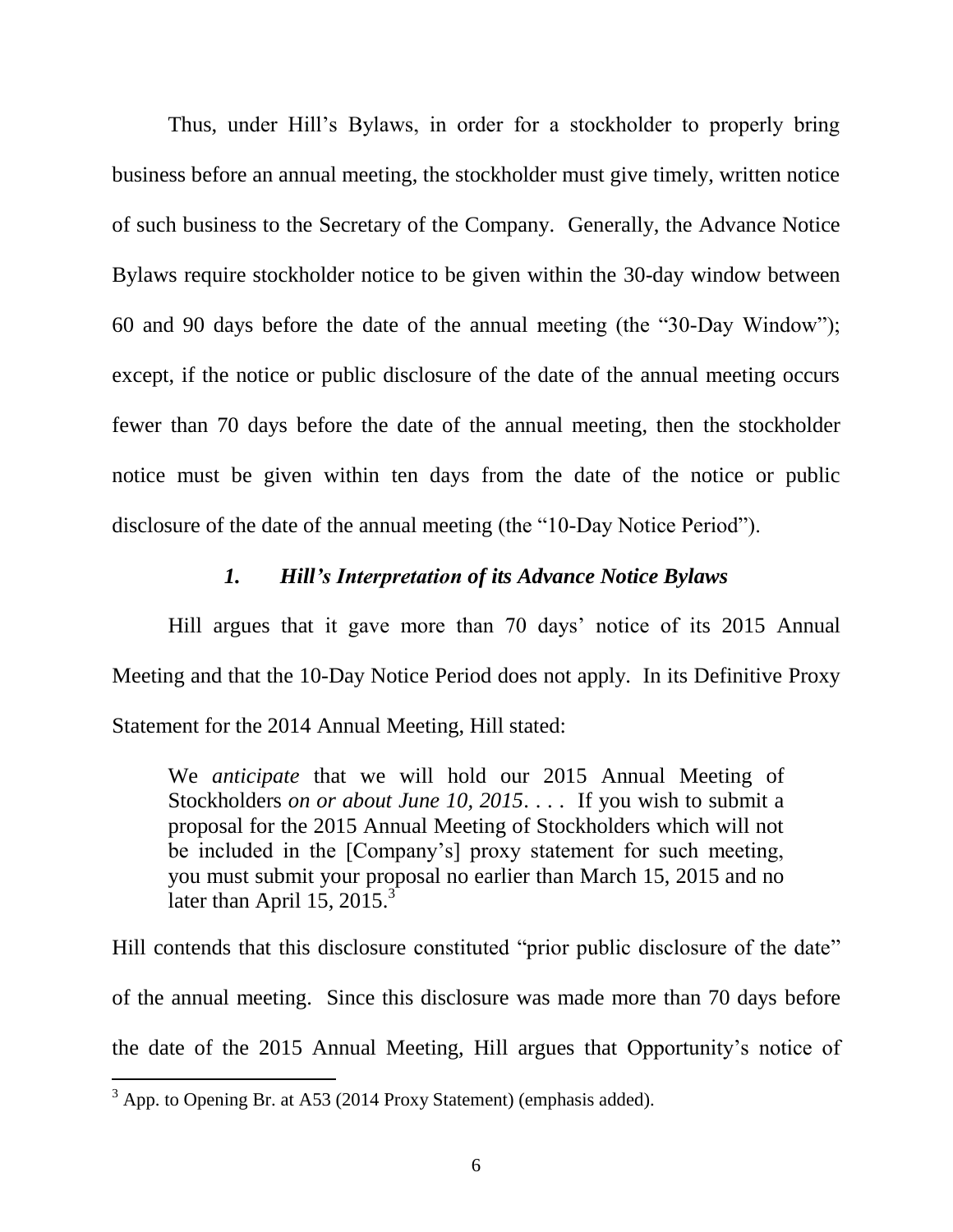business had to be submitted within the 30-Day Window.<sup>4</sup> Consequently, Hill rejected as untimely Opportunity's May 7 Notice, which was submitted after the closing of the 30-Day Window.

### *2. Opportunity's Interpretation of the Advance Notice Bylaws*

Opportunity argues that its May 7 Notice was timely under the Advance Notice Bylaws, despite being delivered fewer than 60 days prior to June 9, 2015. It relies on the 10-Day Notice Period contained in the 70-Day Provisions, and contends that the 2014 Proxy Statement's reference to an anticipated annual meeting "on or about June 10, 2015" does not constitute "prior public disclosure of the date" of the annual meeting under the Advance Notice Bylaws. Rather, it contends that Hill first gave notice of *the date of the annual meeting* on April 30, 2015, because that was the first time Hill specifically identified June 9, 2015 as the actual date of its annual meeting. Since April 30, 2015 is 40 days before June 9,

<sup>&</sup>lt;sup>4</sup> Hill contends that this "prior public disclosure" was consistent with every proxy statement Hill has ever issued. It argues that its stockholders would have understood that the 2015 Annual Meeting would be held "on or about June 10, 2015," and thus, Opportunity should have planned accordingly. Hill points out that the 2014 Proxy Statement even listed an estimated date range of March 15 to April 15, 2015 for the submission of stockholder proposals. Yet Hill concedes that even Hill miscalculated its own range of dates in its proxy statement. The window for giving stockholder notice of proposed business under Hill's Bylaws would have been March 12, 2015 to April 11, 2015 -- anticipating a June 10, 2015 annual meeting. If Opportunity's April 13 Letter had not been superseded, the April 13 Letter would have been timely according to the dates in Hill's 2014 Proxy Statement, but would not have been timely under the Bylaws. Hill also argues that the April 13 Letter was deficient in certain respects and does not constitute valid stockholder notice of business under the Bylaws. However, because the May 7 Notice states that the April 13 Letter was superseded by the May 7 Notice, and because the court below did not otherwise consider the validity of the April 13 Letter, we do not consider it here.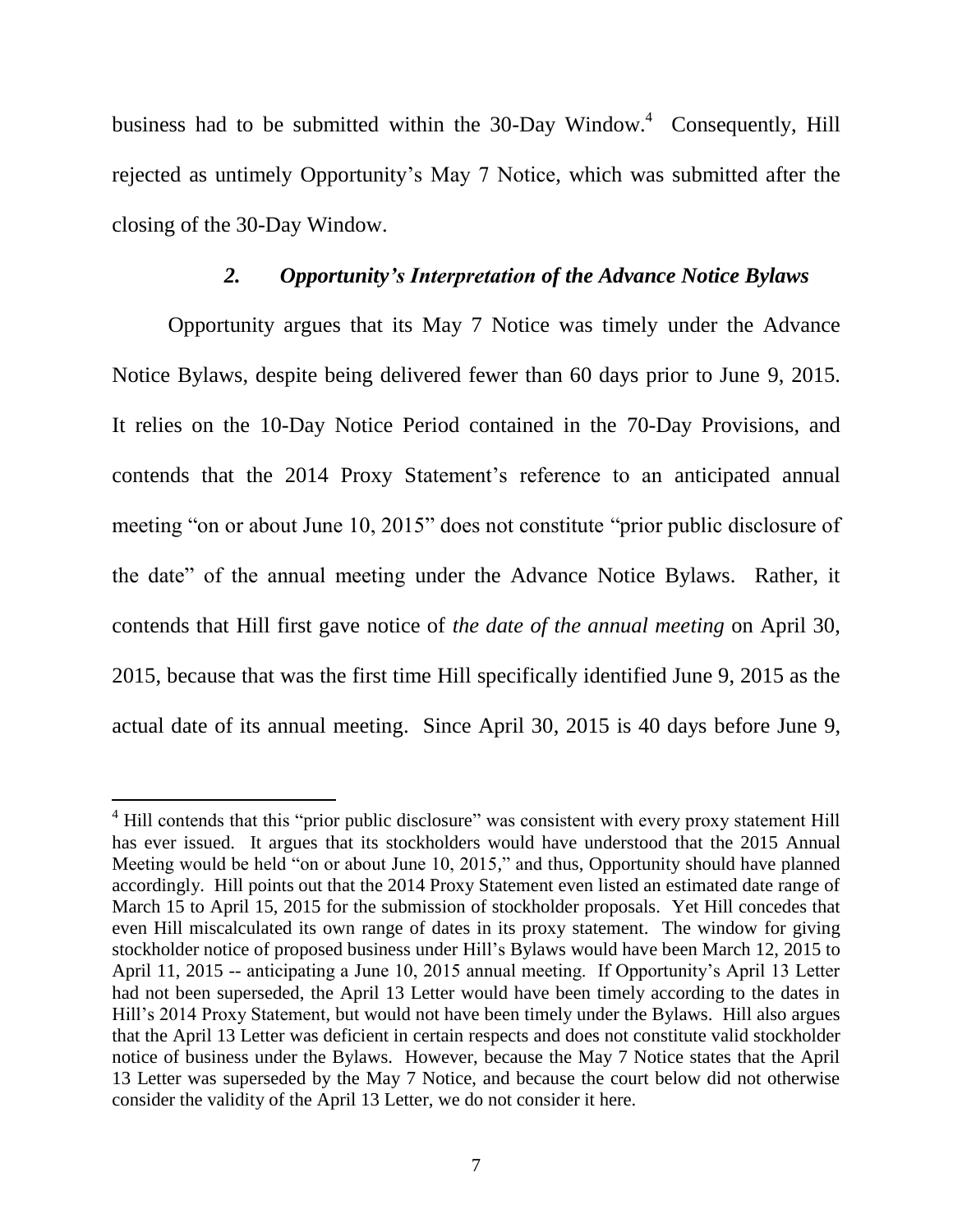2015 -- fewer than the 70 days that would have been required for the 30-Day Window to apply -- Opportunity argues that the 10-Day Notice Period applies. Thus, Opportunity contends that its May 7 Notice was timely because it was submitted within 10 days after the April 30, 2015 announcement.

### *The Court of Chancery Proceedings*

On May 14, 2015, Opportunity filed suit in the Court of Chancery seeking declaratory relief. On the same day, Opportunity filed a Motion for Preliminary Injunction requesting, among other relief, that the Court of Chancery order the Company Defendants to "refrain from interfering with [Opportunity]'s presentation of its director nominees Andrew Dakos and Phillip Goldstein, as well as its shareholder proposals previously provided to the Company, or ruling them 'out of order' and/or disregarded at the Company's 2015 annual meeting," and to "reschedule the June 9, 2015 meeting until the fiduciary violations alleged in the Complaint in this action are cured and a fair proxy contest can be conducted."

On June 5, 2015, the Court of Chancery held oral argument on Opportunity's motion for preliminary injunctive relief. The Court of Chancery, in construing Hill's Advance Notice Bylaws, determined that "[t]he operative date for determining the time within which the stockholders must give notice is the *actual*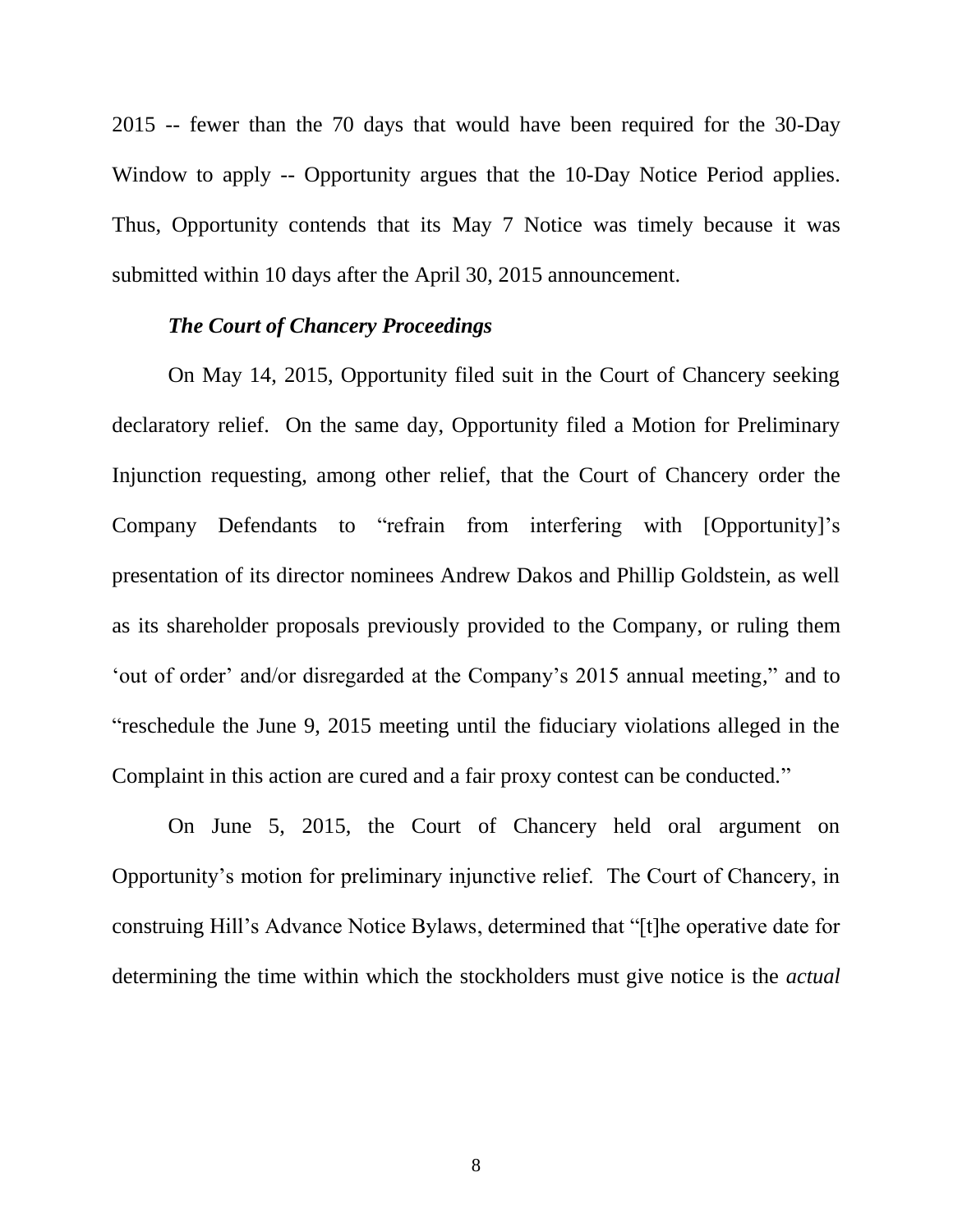date of the meeting.<sup>5</sup> It reasoned that the plain meaning of "prior public disclosure" contemplates a public filing that states the date of the meeting; but like a formal notice, it must state the actual date of the meeting. In other words, "[t]he stockholders must know when to show up so that a specific range of dates for compliance with the Advance Notice Bylaws can be calculated."<sup>6</sup>

Accordingly, the Court of Chancery held that the 30-Day Window was not triggered by the 2014 Proxy Statement since it "gave a range of dates for submitting proposals assuming the annual meeting happened 'on or about' the anticipated date."<sup>7</sup> The Advance Notice Bylaws "based the requisite time period off the actual date of the meeting, not a possible future date.<sup>38</sup> As a result, the Court of Chancery concluded that Opportunity's May 7 Notice was timely.<sup>9</sup>

Thus, the Court of Chancery granted Opportunity's motion and entered an order enjoining Hill from conducting any business at the Annual Meeting on June 9, 2015, other than convening the meeting for the sole purpose of adjourning it for a minimum of 21 days. It then directed Hill to "permit [Opportunity] to present the items of business and nominations set forth in the [May 7] Notice" at Hill's 2015

<sup>5</sup> *Opportunity Partners L.P. v. Hill Int'l Inc. et al.*, C.A. No. 11025-VCL DI 24, at \*4 (Del. Ch. Jun. 5, 2015) (emphasis added).

<sup>6</sup> *Id.* at \*5.

<sup>7</sup> *Id.*

<sup>8</sup> *Id.* at \*6.

 $9<sup>9</sup>$  In the proceedings below, Hill did not dispute that the May 7 Notice otherwise complied with the requirements of the Advance Notice Bylaws.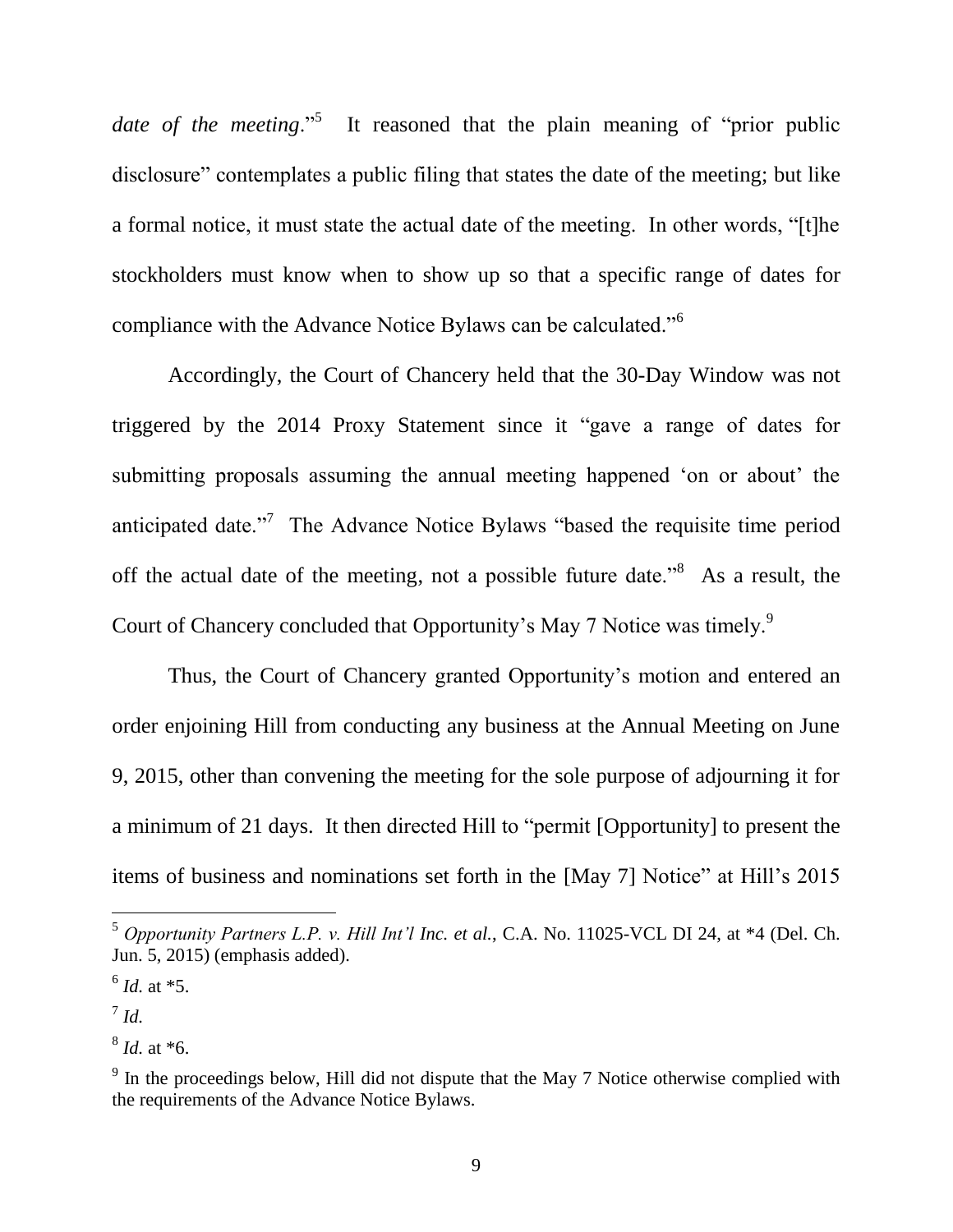Annual Meeting.<sup>10</sup> The court further held that "the undisputed facts are sufficient to support a grant of summary judgment and hence entitle [Opportunity] to mandatory injunctive relief," and that "[i]n light of this holding, the court need not reach any of the arguments about whether the defendants have acted inequitably."<sup>11</sup> The Court of Chancery expressly stated that the mandatory injunction was not conditioned on the posting of any security.

In response, on June 10, 2015, Hill filed a Motion for Entry of Partial Final Judgment under Court of Chancery Rule  $54(b)$ ,<sup>12</sup> or alternatively, an Application for Certification of Interlocutory Appeal under Supreme Court Rule 42. Hill also moved for expedited consideration of its motion in order to immediately appeal the Court of Chancery's June 5, 2015 Order granting injunctive relief. Opportunity opposed Hill's motions.

Under the standard for entering a partial final judgment under Rule 54(b), the Court of Chancery was required to find that (1) the action involves multiple claims or parties, (2) at least one claim or the rights and liabilities of at least one party has been finally decided, and (3) that there is no just reason for delaying an

<sup>10</sup> *Opportunity Partners*, C.A. No. 11025-VCL DI 24, at \*7 (Del. Ch. Jun. 5, 2015).

<sup>&</sup>lt;sup>11</sup> *Id.* at  $*6$ . Because the court below did not address the issues about whether the Company Defendants acted inequitably, we do not consider them here.

<sup>&</sup>lt;sup>12</sup> Court of Chancery Rule 54(b) provides, in relevant part, that "[w]hen more than one claim for relief is presented in an action, whether as a claim, counterclaim, cross-claim, or third-party claim, the Court may direct the entry of a final judgment upon one or more but fewer than all of the claims or parties only upon an express determination that there is no just reason for delay and upon an express direction for the entry of judgment."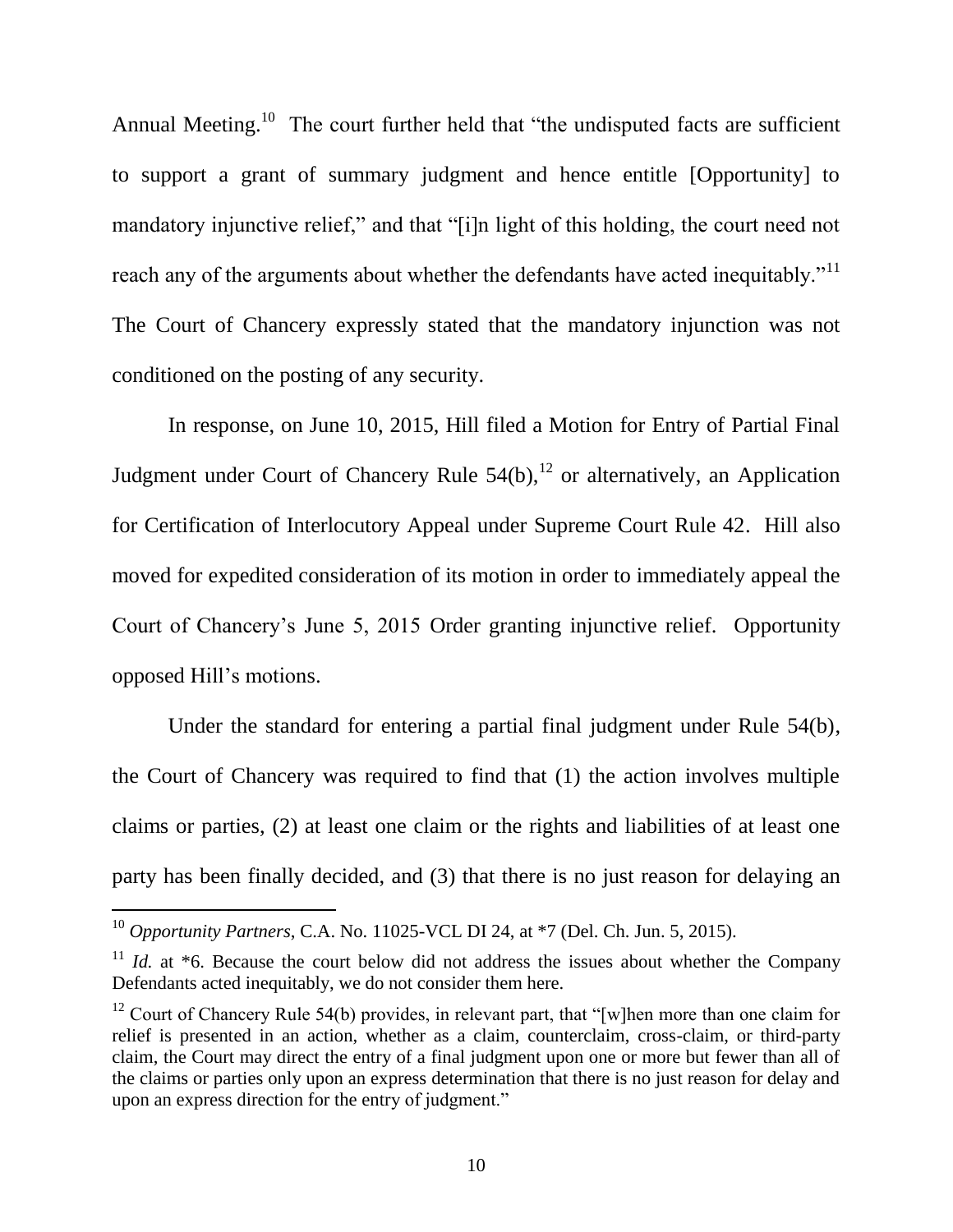appeal.<sup>13</sup> The Court of Chancery found that the first two elements were easily met. The June 5, 2015 Order ruled on the plain language of the Advance Notice Bylaws, and effectively granted summary judgment in favor of Opportunity by providing mandatory injunctive relief.

In addressing the third element -- whether there is just reason for delaying the appeal -- the Court of Chancery exercised appropriate caution in taking note of our long established policy against piecemeal appeals.<sup>14</sup> We reiterate our policy against piecemeal appeals, but conclude that the Court of Chancery was correct in determining that the criteria are met here, and that providing an opportunity for timely appellate review of its mandatory injunction is important to an orderly

<sup>13</sup> *See In re Tri-Star Pictures, Inc., Litig.*, 1989 WL 112740, at \*1 (Del. Ch. Sept. 26, 1989).

<sup>14</sup> *See, e.g.*, *Tyson Foods, Inc. v. Aetos Corp.*, 809 A.2d 575, 580 (Del. 2002) ("The policy underlying the final judgment rule is one of efficient use of judicial resources through disposition of cases as a whole, rather than piecemeal." (citing *Showell Poultry, Inc. v. Delmarva Poultry Corp.*, 146 A.2d 794, 795 (Del. 1958))); *Simmons v. Simmons*, 1992 WL 397461, at \*1 (Del. Nov. 12, 1992) (noting the "strong policy of this Court not to accept piecemeal appeals from a single proceeding in a trial court"); *see also Zimmerman v. Home Shopping Network, Inc.*, 1990 WL 140890, at  $*1$  (Del. Ch. Sept. 25, 1990) ("Rule 54(b) is not to be used as a vehicle to trigger routine appellate review in cases where summary judgment is granted as to some, but not all, of a party's claims. Rather, Rule 54(b) is an exception to the well-established policy against 'piecemeal' appeals, and does not contemplate the entry of final judgment absent a showing of some degree of hardship or injustice through delay which would be alleviated by immediate appeal." (internal citations and quotations omitted)); *In re Tri-Star Pictures, Inc., Litig.*, 1989 WL 112740, at  $*1$  ("The long established policy against piecemeal appeals requires that this Court exercise that discretion sparingly."). In this same spirit, this Court recently revised Supreme Court Rule 42(b) governing interlocutory appeals to make clear that interlocutory appeals are "exceptional" and "not routine, because they disrupt the normal procession of litigation, cause delay, and can threaten to exhaust scarce party and judicial resources."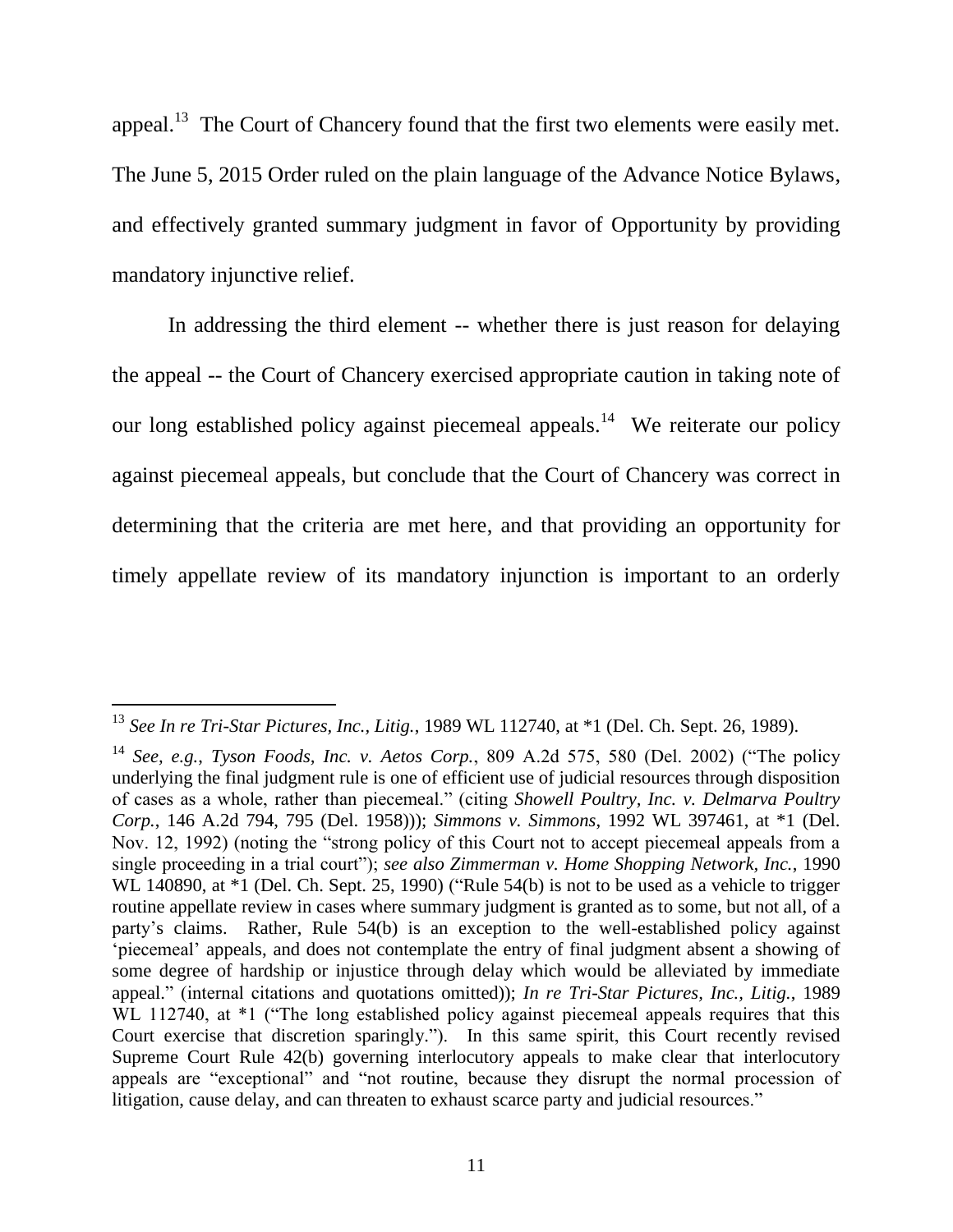meeting process.<sup>15</sup> Moreover, the issue is narrow, and the June 5, 2015 Order effectively resolved the parties' central dispute concerning the construction of the Advance Notice Bylaws. Acting expeditiously, the Court of Chancery issued its June 16, 2015 Order Entering Partial Final Judgment pursuant to Court of Chancery Rule 54(b).

On June 16, 2015, Hill filed a notice of appeal seeking review of both the June 5, 2015 and June 16, 2015 Orders. It simultaneously filed a Motion for Expedited Proceedings on Appeal. This Court granted Hill's motion to expedite, ordered accelerated briefing, and set the matter for oral argument on July 1, 2015.

#### **III. ANALYSIS**

The fundamental issue on appeal is whether Hill's public disclosure in its 2014 Proxy Statement that its 2015 Annual Meeting would be held "on or about June 10, 2015" constituted "prior public disclosure of the date" of the annual meeting within the meaning of the 70-Day Provisions in the Advance Notice Bylaws. If so, the Bylaws' 30-Day Window for timely stockholder notice would be triggered, requiring Opportunity to submit its notice of business between March 12 and April 11, 2015. If not, the Bylaws' 10-Day Notice Period for timely

<sup>15</sup> *See Blasius Indus., Inc. v. Atlas Corp.*, 564 A.2d 651, 659 (Del. Ch. 1988) (observing that "[t]he shareholder franchise is the ideological underpinning upon which the legitimacy of directorial power rests" and that "it can be seen that matters involving the integrity of the shareholder voting process involve consideration not present in any other context in which directors exercise delegated power").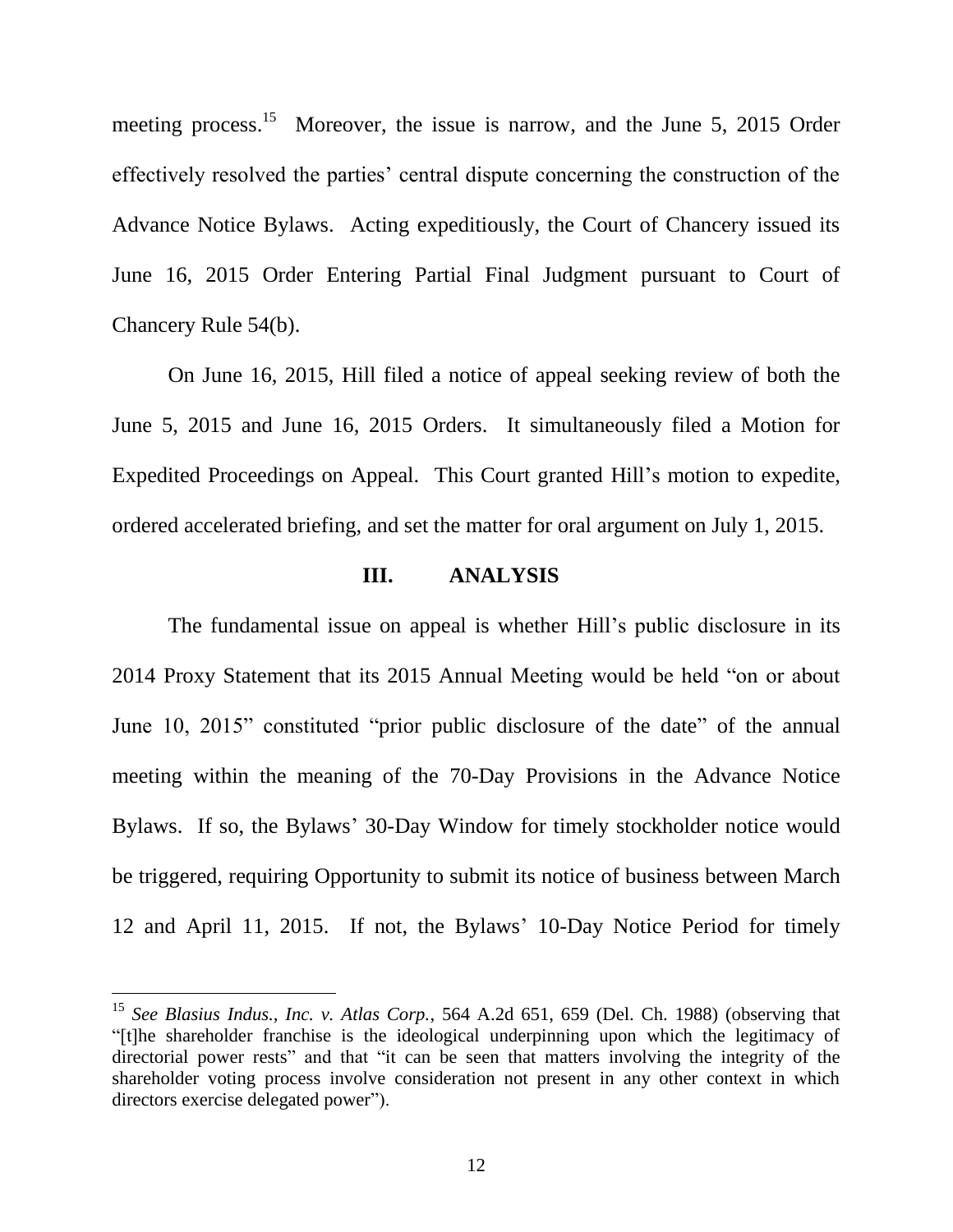stockholder notice would be triggered, requiring Opportunity to submit its notice of business within ten days after Hill announced the actual date of its 2015 Annual Meeting (*i.e.*, between April 30 and May 10, 2015).

Although a trial court's decision to grant or refuse injunctive relief is generally reviewed for an abuse of discretion, this Court does "not defer to the trial court on embedded legal conclusions and reviews them *de novo*."<sup>16</sup> "[T]he construction or interpretation of a corporate certificate or by-law is a question of law subject to *de novo* review by this Court."<sup>17</sup> Further, "[b]ecause the facts material to these claims are uncontroverted, the issues presented are all essentially questions of law that this Court reviews *de novo*."<sup>18</sup>

The bylaws of a Delaware corporation constitute part of a binding broader contract among the directors, officers and stockholders formed within the statutory framework of the Delaware General Corporation Law.<sup>19</sup> Because corporate charters and bylaws are contracts, our rules of contract interpretation apply.<sup>20</sup>

<sup>16</sup> *N. River Ins. Co. v. Mine Safety Appliances Co.*, 105 A.3d 369, 380-81 (Del. 2014) (citations omitted).

<sup>17</sup> *Centaur Partners, IV v. Nat'l Intergroup, Inc.*, 582 A.2d 923, 926 (Del. 1990) (citing *Gilbert v. El Paso Co.*, 575 A.2d 1131, 1141-42 (Del. 1990)).

<sup>18</sup> *Airgas, Inc. v. Air Prods. & Chems., Inc.*, 8 A.3d 1182, 1188 (Del. 2010) (quoting *B.F. Rich & Co., Inc. v. Gray*, 933 A.2d 1231, 1241 (Del. 2007)).

<sup>19</sup> *Boilermakers Local 154 Ret. Fund v. Chevron Corp.*, 73 A.3d 934, 939 (Del. Ch. 2013); *see also Airgas*, 8 A.3d at 1188; *Lawson v. Household Fin. Corp.*, 152 A. 723, 726 (Del. 1930).

<sup>20</sup> *Airgas*, 8 A.3d at 1188; *see also Centaur Partners*, 582 A.2d at 928 ("Corporate charters and by-laws are contracts among the shareholders for corporations and the general rules of contract interpretation are held to apply." (citing *Berlin v. Emerald Partners*, 552 A.2d 482, 488 (Del.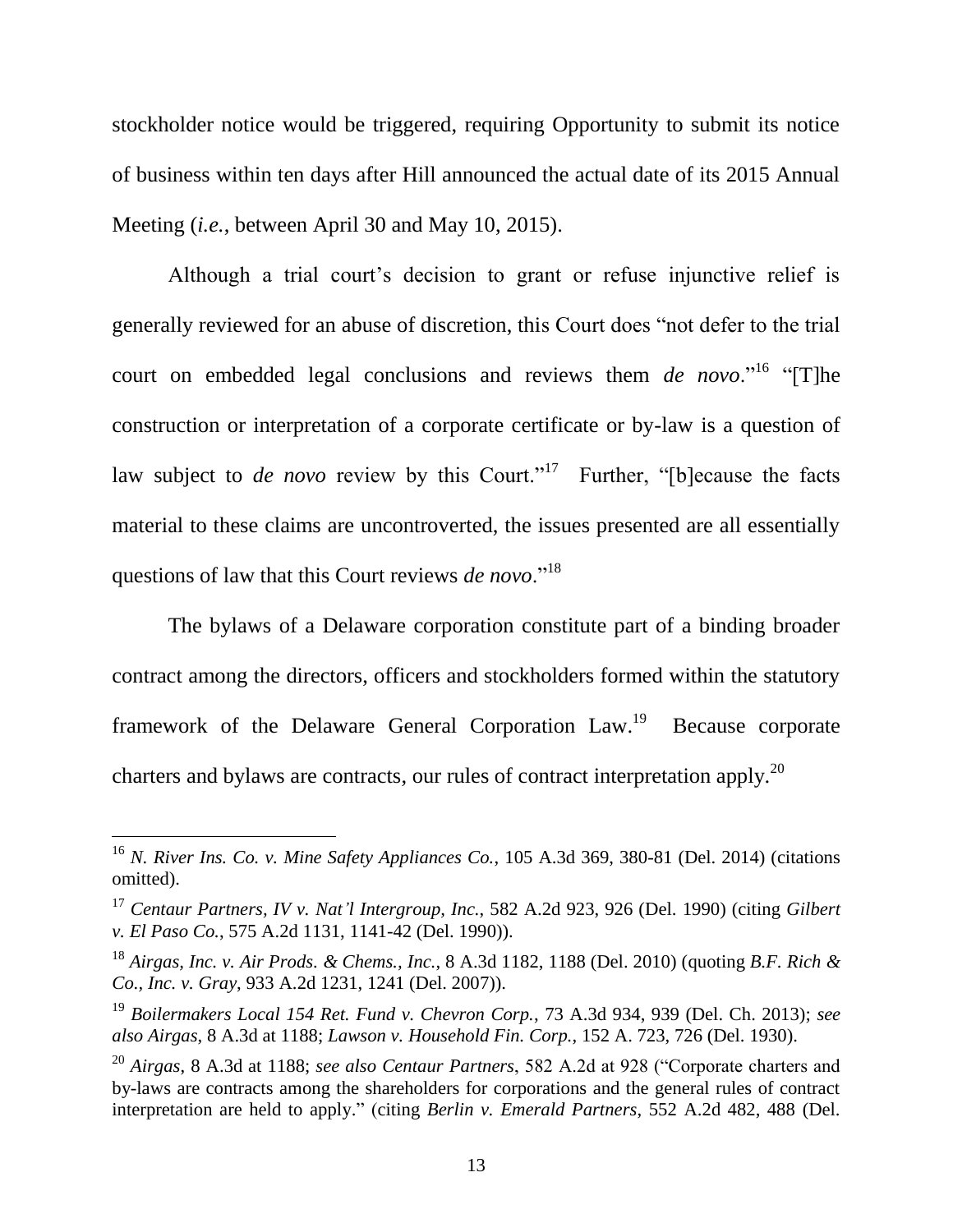"Words and phrases used in a bylaw are to be given their commonly accepted meaning unless the context clearly requires a different one or unless legal phrases having a special meaning are used."<sup>21</sup> "Under the applicable interpretation rules, if the bylaw's language is unambiguous, the court need not interpret it or search for the parties' intent."<sup>22</sup> In that case, "[t]he bylaw is construed as it is written, and the language, if simple and unambiguous, is given the force and effect required."<sup>23</sup> If charter or bylaw provisions are unclear, we resolve any doubt in favor of the stockholder's electoral rights.<sup>24</sup>

In this case, we conclude that Hill's Advance Notice Bylaws are clear and unambiguous, and that the Company Defendants' arguments are without merit. The Court of Chancery acted properly in construing the language of the 70-Day Provisions in the Advance Notice Bylaws in accordance with its plain meaning.<sup>25</sup>

This appeal requires us to determine whether Opportunity's May 7 Notice was timely submitted in accordance with the Advance Notice Bylaws. A key question we must resolve is whether Hill's 2014 Proxy statement constituted "prior

<sup>1989);</sup> *Hibbert v. Hollywood Park, Inc.*, 457 A.2d 339, 342-43 (Del. 1983); *Ellingswood v. Wolf's Head Oil Refining Co., Inc.*, 38 A.2d 743, 747 (Del. 1944)).

<sup>21</sup> *Airgas*, 8 A.3d at 1188 (quoting *Hibbert*, 457 A.2d at 343).

<sup>22</sup> *Openwave Sys. Inc. v. Harbinger Capital Partners Master Fund I, Ltd.*, 924 A.2d 228, 239 (Del. Ch. 2007) (citing *Hibbert*, 457 A.2d at 343).

<sup>23</sup> *Openwave Sys.*, 924 A.2d at 239.

<sup>24</sup> *Airgas*, 8 A.3d at 1188 (citing *Centaur Partners*, 582 A.2d at 927).

<sup>&</sup>lt;sup>25</sup> CORBIN ON CONTRACTS § 32.3 (2003) ("The plain, common, or normal meaning of language will be given to the words of a contract.  $\dots$ .").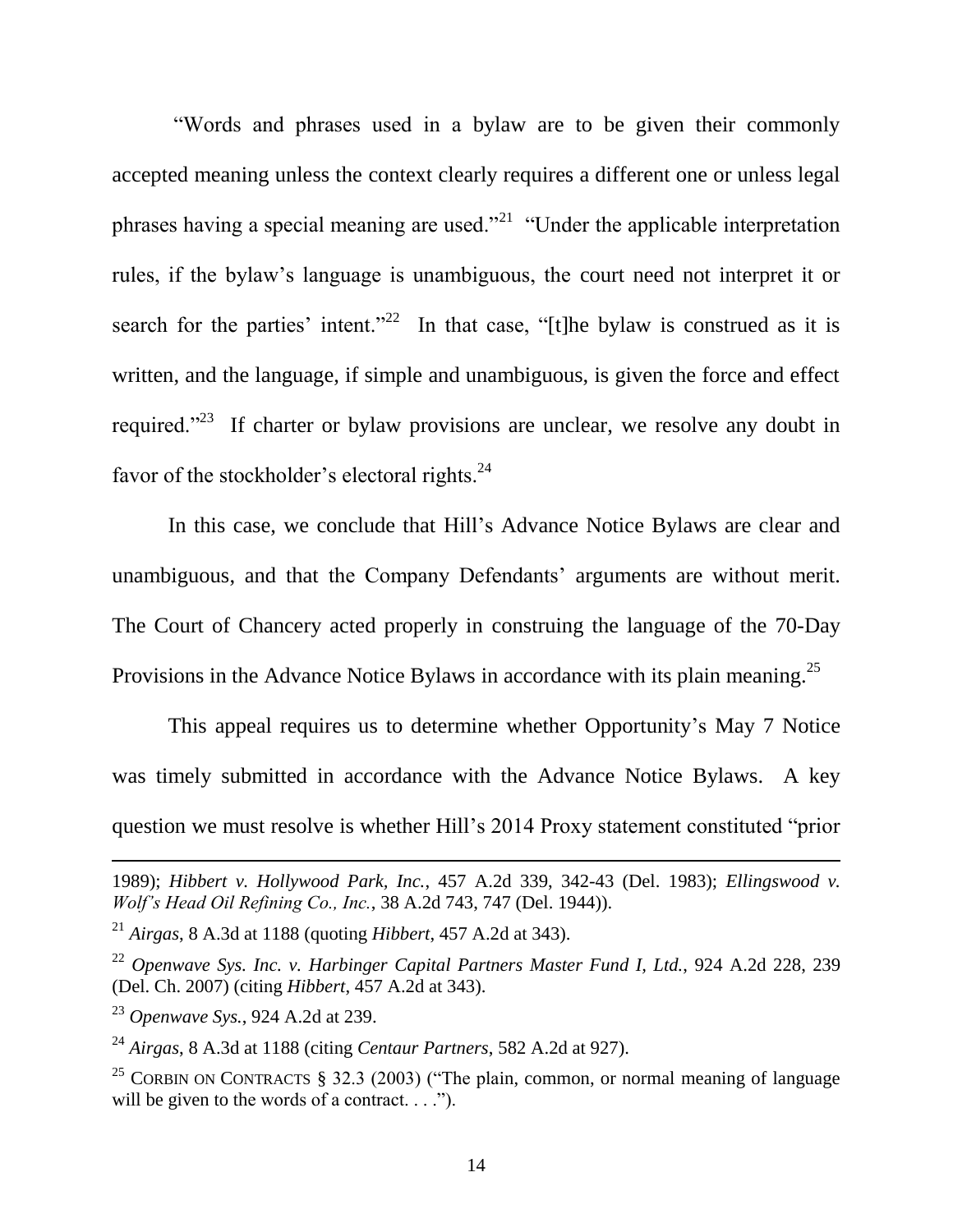public disclosure of the date" of Hill's 2015 Annual Meeting. The parties raise only two possibilities for determining the date upon which Hill first gave "notice or prior public disclosure of the date" of its 2015 Annual Meeting: either Hill's 2014 Proxy Statement was the first "public disclosure of the date" of the annual meeting as the Company Defendants contend, or Hill's April 30, 2015 Proxy Statement was the first "notice . . . of the date" of the annual meeting as Opportunity contends.

We turn to the language of the 70-Day Provisions to resolve this timeliness issue. The Stockholder Business Bylaw and the Nomination Bylaw each allow for the possibility of Hill providing less than 70 days' notice of its annual meeting. For example, the 70-Day Provision in Stockholder Business Bylaw provides:

. . . in the event that less than seventy (70) days notice or prior public disclosure of *the date* of the annual meeting is given or made to stockholders, notice by a stockholder, to be timely, must be received no later than the close of business on the tenth (10th) day following the day on which such notice of the date of the annual meeting was mailed or such public disclosure was made, whichever first occurs.<sup>26</sup>

The corresponding 70-Day Provision in the Nomination Bylaw is nearly identical. 27

<sup>&</sup>lt;sup>26</sup> App. to Opening Br. at A7 (Bylaws  $\S$  2.2) (emphasis added).

<sup>&</sup>lt;sup>27</sup> See supra text accompanying footnote 2. Although the Stockholder Business Bylaw refers to the "date of the annual meeting," the Nomination Bylaw refers to the "date of the meeting." The differences are immaterial for the purposes of our resolution of the issues here. In addition, we agree with the Vice Chancellor that "prior public disclosure" as used in the 70-Day Provisions must mean something other than the statutory notice required by 8 *Del. C.* § 222. Section 222 of the Delaware General Corporation Law provides that, "[u]nless otherwise provided in this chapter, the written notice of any meeting shall be given not less than 10 nor more than 60 days before the date of the meeting to each stockholder entitled to vote at such meeting as of the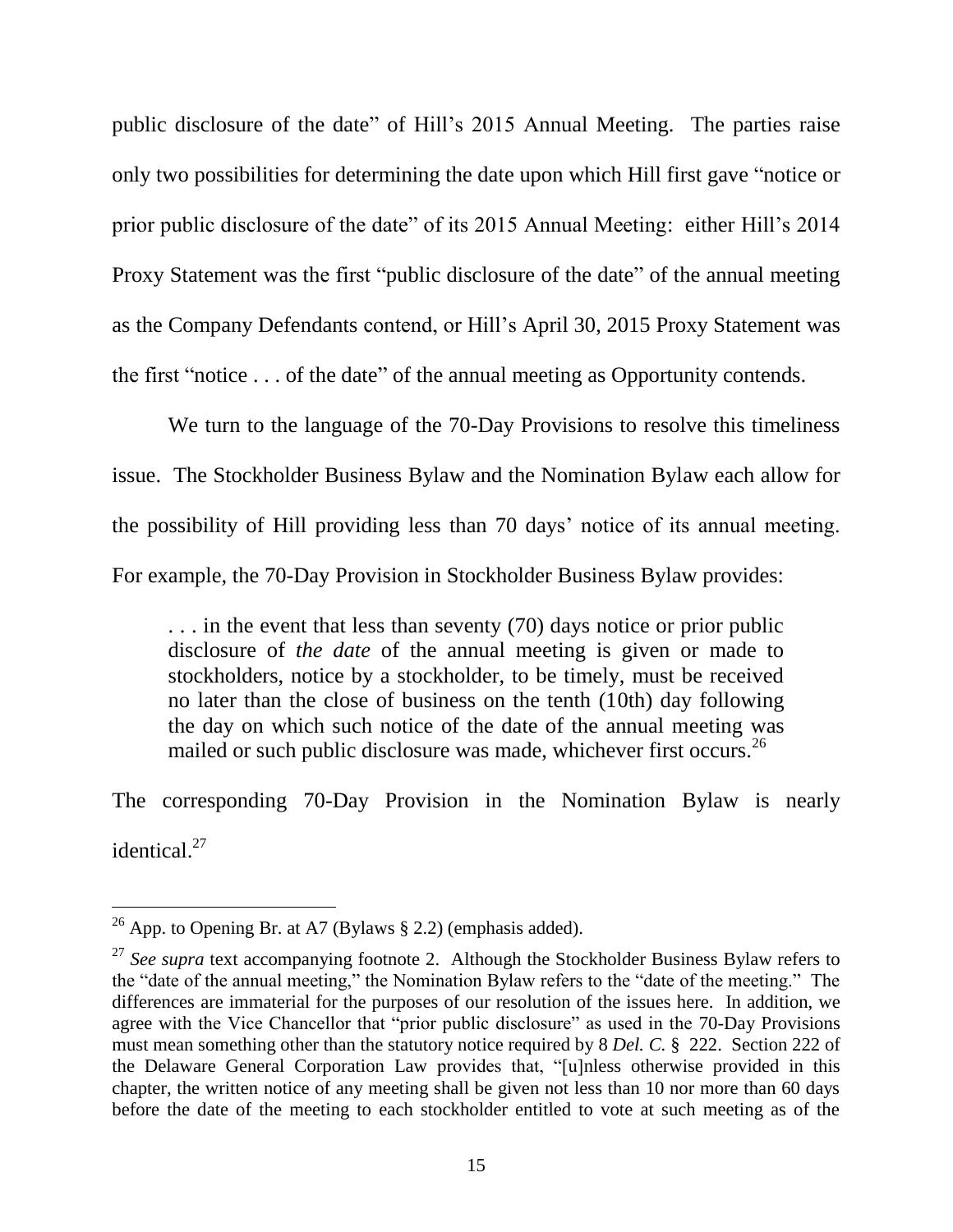Here, the parties do not dispute that the plain meaning of "prior public disclosure" includes a public filing<sup>28</sup> -- such as Hill's 2014 Proxy Statement. Thus, in order to determine whether the 2014 Proxy Statement provided prior public disclosure of the date of Hill's 2015 Annual Meeting, we must determine whether the language in the 70-Day Provisions in the Advance Notice Bylaws that triggers the 30-Day Window requires the notice or prior public disclosure of the *actual date* on which the corporation holds its annual meeting, or whether it merely requires the notice or prior public disclosure of the *anticipated date* of the corporation's annual meeting.

record date for determining the stockholders entitled to notice of the meeting." 8 *Del. C.* § 222(b). Because statutory notice cannot be given 70 or more days before the meeting, "prior public disclosure" must mean something other than statutory notice.

 $^{28}$  In certain cases, questions of the sufficiency of other types of public disclosures have arisen. *See, e.g.*, *Am. Gen. v. Torchmark Corp.*, 1990 WL 10712372 (5th Cir. 1999). There, the United States Court of Appeals for the Fifth Circuit, applying Texas law, construed a similar advance notice bylaw where the first notice of American General's annual meeting date was contained in the company's 12-month earnings circular that was mailed to stockholders by third-class mail, and was not filed with the Securities and Exchange Commission. The Fifth Circuit found that although Torchmark had received the circular more than the requisite 70 days before the meeting, American General's notice of the date of the meeting was not sufficient to trigger the 60-day notice requirement of its advance notice bylaw. As a result, Torchmark's notice of intent to nominate director candidates, which was given within 10 days after the formal notice of meeting and proxy statement were mailed, was deemed timely under American General's advance notice bylaw. The Fifth Circuit noted that the circular had failed to disclose that the size of American General's board had been expanded and it considered potentially relevant, but not determinative, the fact that the circular had been mailed before the record date. Here, the parties do not dispute that the 2014 Proxy Statement suffices as a "public disclosure" within the meaning of Hill's Advance Notice Bylaw.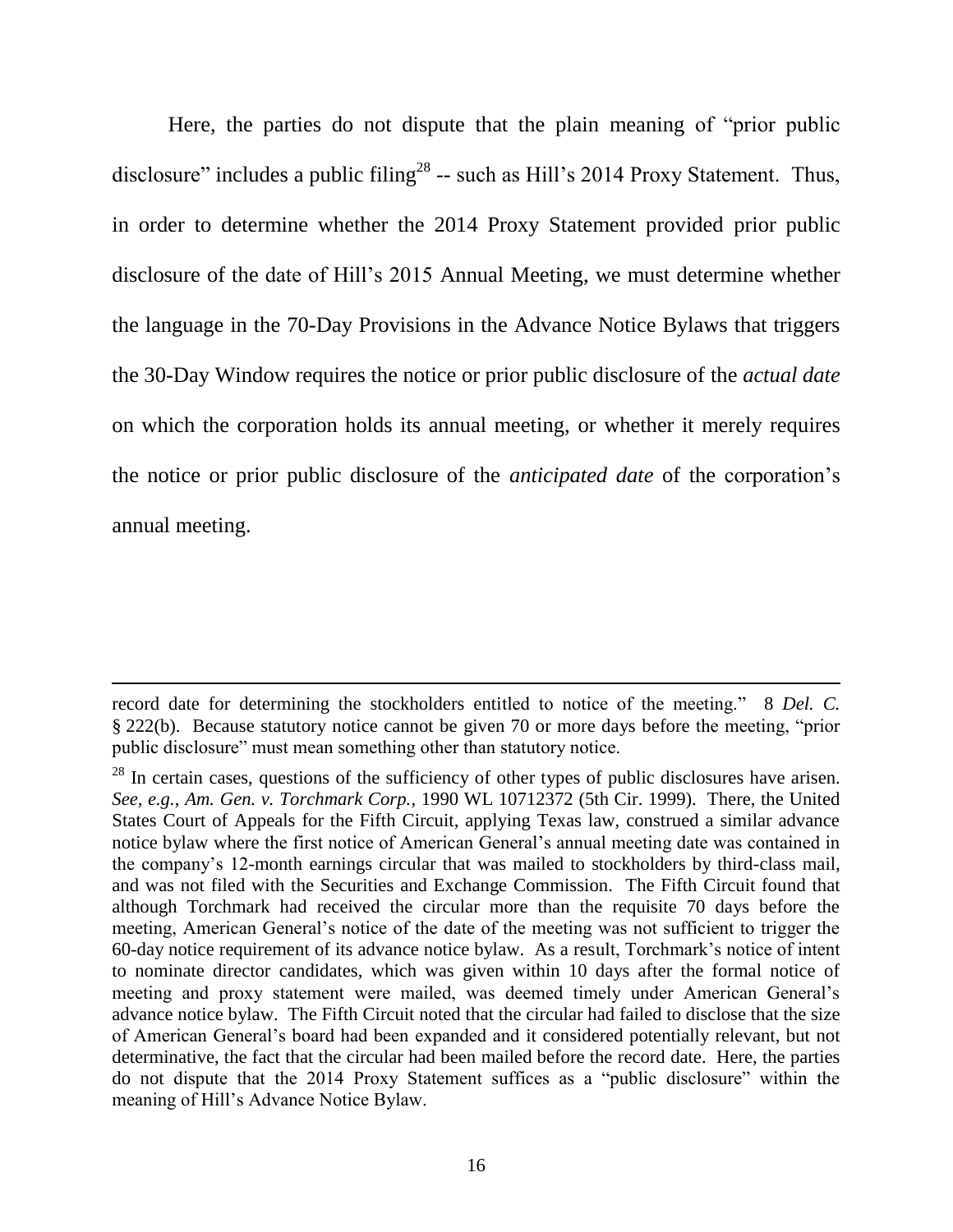The plain meaning of "the date" means a specific day -- not a range of possible days.<sup>29</sup> The 2014 Proxy Statement's reference to "on or about June 10, 2015" does not refer to "the date" of Hill's 2015 Annual Meeting. Rather, "on or about" refers to an approximate, anticipated, or targeted time frame that is intended to encompass more than one "date" -- *i.e.*, June 10 -- apparently in order to give Hill some flexibility in scheduling.<sup>30</sup> Thus, the 2014 Proxy Statement did not provide "prior public disclosure of the date" of Hill's 2015 Annual Meeting. Indeed, when Hill's Board of Directors did fix the annual meeting date, they designated a different date for the 2015 Annual Meeting -- June 9, 2015.

On March 12, 2015, Hill's Board of Directors fixed the time and date of the annual meeting for 9:00 a.m. on Tuesday, June 9, 2015, but did not publicly disclose the date at the time. On April 30, 2015, Hill filed its 2015 Definitive Proxy Statement. In it, Hill publicly disclosed the actual date of its 2015 Annual

<sup>29</sup> *See Rhone-Poulenc Basic Chems. Co. v. Am. Motorists Ins. Co.*, 616 A.2d 1192, 1195-1196 (Del. 1992) ("Clear and unambiguous language in [a contract] should be given its ordinary and usual meaning. Absent some ambiguity, Delaware courts will not destroy or twist policy language under the guise of construing it. [W]hen the language of a [contract] is clear and unequivocal, a party will be bound by its plain meaning because creating an ambiguity where none exists could, in effect, create a new contract with rights, liabilities and duties to which the parties had not assented." (internal citations and quotations omitted)).

<sup>&</sup>lt;sup>30</sup> See 17A C.J.S. CONTRACTS § 481 (2015) ("A promise to perform 'on or about' a certain date means approximately, and not exactly, on that date, or within a reasonable time after that date." (citations omitted)); BLACK'S LAW DICTIONARY 1198 (9th ed. 2009) ("on or about. Approximately; at or around the time specified. This language is used in pleading to prevent a variance between the pleading and the proof, usu. when there is any uncertainty about the exact date of a pivotal event. When used in nonpleading contexts, the phrase is mere jargon.").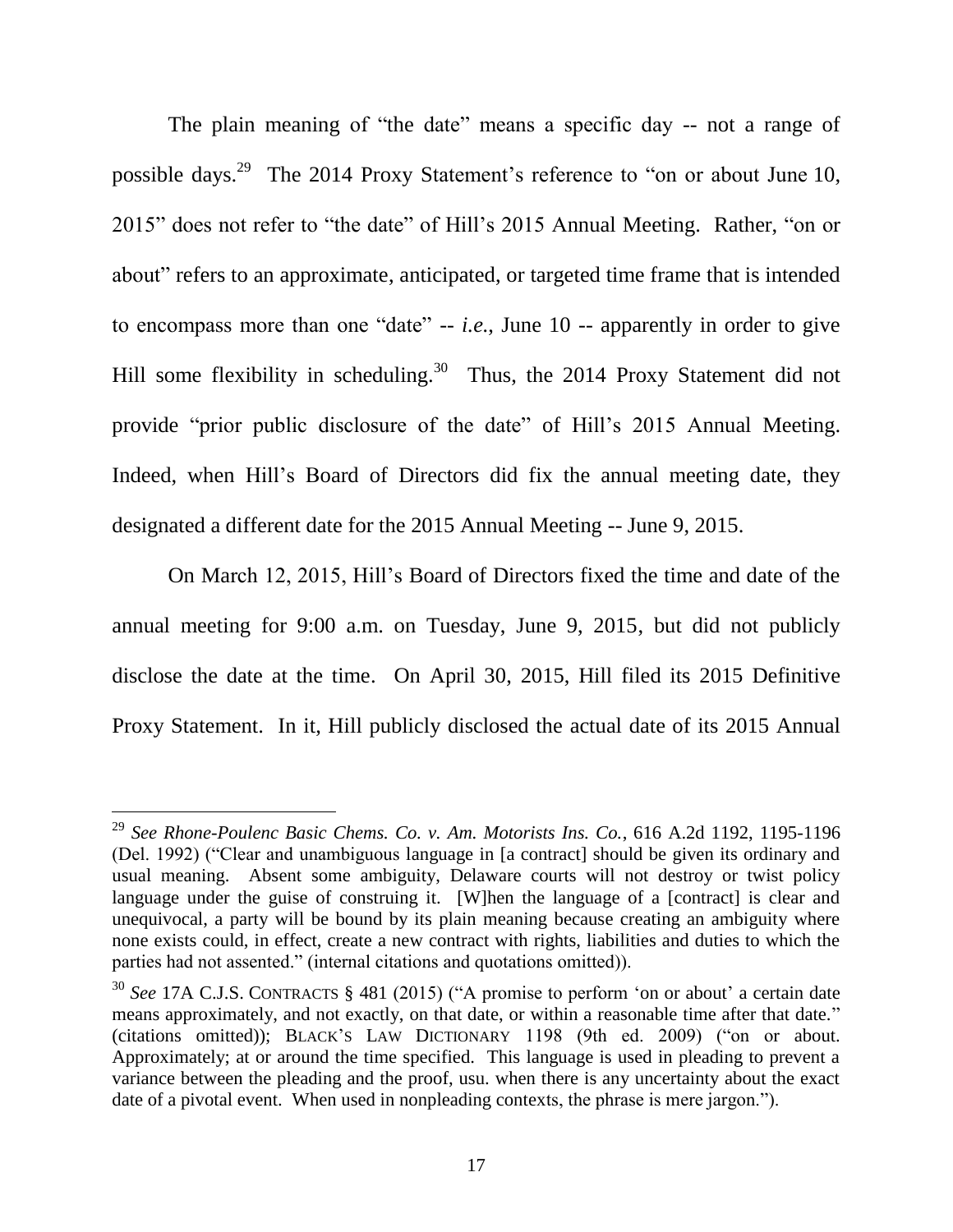Meeting for the first time. Notably, by that time, the 30-Day Window between March 12 and April 11, 2015 had already expired.

Because Hill's April 30, 2015 notice to stockholders was 40 days before the June 9, 2015 annual meeting date, the 10-Day Notice Period contained in the 70- Day Provisions was triggered. Accordingly, Opportunity was required to submit its shareholder proposals and director nominees no later than the close of business ten days following April 30, 2015 -- *i.e.*, by May 10, 2015. Because Opportunity delivered its May 7 Notice three days before the expiration of the 10-Day Notice Period, the May 7 Notice was timely.<sup>31</sup>

The Court of Chancery's grant of mandatory injunctive relief was based upon its interpretation of the Advance Notice Bylaws, which, as explained above,

<sup>&</sup>lt;sup>31</sup> Hill argues that if a corporation relies on statutory notice pursuant to 8 *Del. C*. § 222 for giving notice of its annual meeting, then advance notice bylaws that provide for a 60 to 90 days opening and closing deadline could be in conflict. *See* 8 *Del. C.* § 222(b) ("Unless otherwise provided in this chapter, the written notice of any meeting shall be given *not less than 10 nor more than 60 days before the date of the meeting* to each stockholder entitled to vote at such meeting as of the record date for determining the stockholders entitled to notice of the meeting." (emphasis added)). This Court is not persuaded that our ruling will have the doomsday consequences that Hill predicts. Although this form of bylaw may be common, Hill could have triggered the 30- Day Window requiring 60-90 days advance notice of shareholder proposals and director nominees by announcing the actual date of the annual meeting earlier -- for example, on March 12, 2015 when Hill's Board of Directors met and fixed the date of the 2015 Annual Meeting. Because Hill waited to announce the actual date, the 10-Day Notice Period applies. Hill's counsel also acknowledged other common forms of advance notice bylaws that avoid such a "conflict" by pegging the notice period for timely stockholder proposals and director nominees to the anniversary date of the corporation's prior annual meeting.